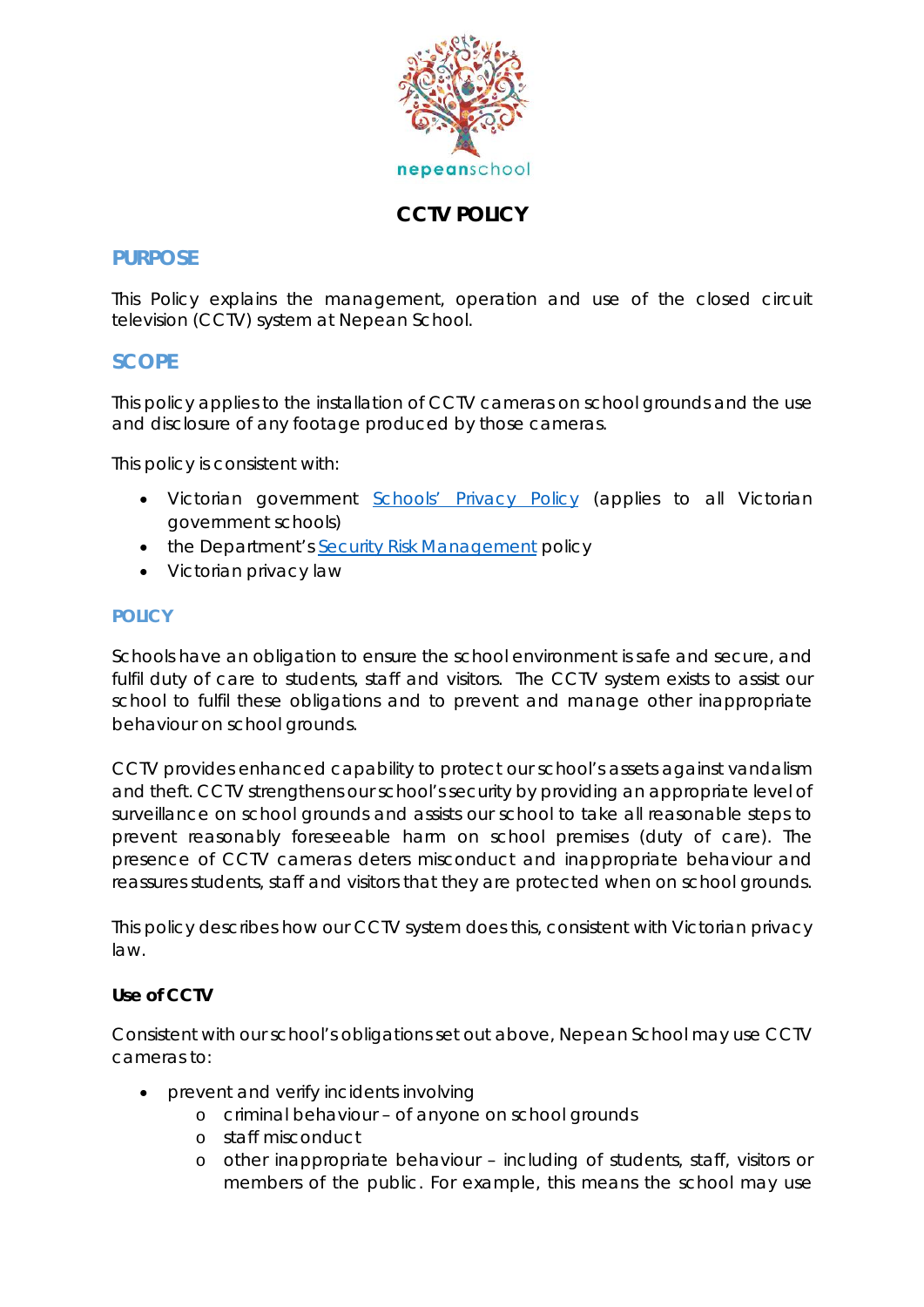CCTV footage of incidents to help inform decisions about student management

- verify other incidents involving students, staff and visitors (e.g. incidents in which a person has sustained injury, loss or damage on school premises)
- to provide the principal with visual coverage during emergencies

CCTV cameras are NOT:

- hidden or covert
- located in private areas such as toilets, changing rooms or staff rooms
- used to monitor student or staff work performance

## **Location of CCTV cameras in our school**

In our school, CCTV cameras are located in:

- school entrances
- big Shed
- workshop
- bus bay
- undercover Secondary Yard
- Courtyard (Portable)

A notice is located near each CCTV camera which alerts people to the presence of the camera and this CCTV Policy.

## **Access to CCTV footage**

CCTV footage is only accessed for the purposes set out in this policy (see 'Use of CCTV footage') and only by the following people:

- 1. the principal or nominee, including people explicitly authorised by the principal
- 2. central and regional Department staff, when required to assist the school for an above purpose
- 3. any other people permitted by law.

## **Showing footage to staff, students and/or their parents involved in incidents**

When using CCTV for the purposes listed in this policy under the heading 'Use of CCTV' and only when appropriate, the principal may show specific footage of an incident to those directly involved, including relevant staff, students and/or their parents.

This means that any person on school premises may be captured on CCTV footage of an incident that the principal may subsequently show to staff, students and/or their parents.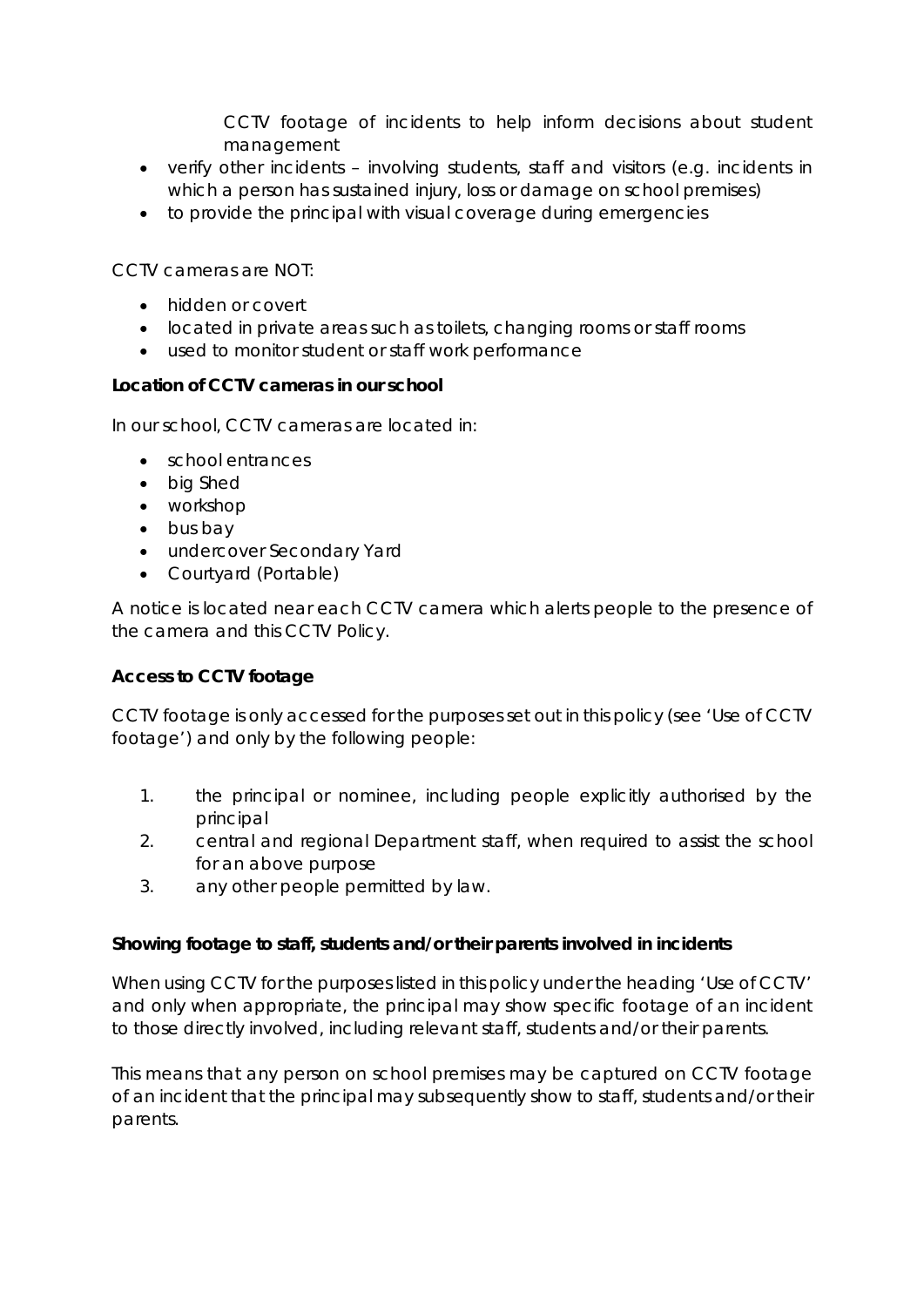The school cannot give copies of CCTV footage to staff, students, parents or any other parties. Any requests for a copy of CCTV footage must be made to the Department's Freedom of Information Unit, as set out below.

## **Managing and securing the CCTV system**

The principal or their nominee is responsible for managing and securing the CCTV system including:

- 1. operation of the CCTV system and ensuring it complies with this policy
- 2. considering the appropriate location and use of cameras and method for storing CCTV footage
- 3. maintaining and upgrading cameras when required.

## **Ownership of CCTV footage**

The Department of Education and Training (the Department) owns our school's CCTV systems and CCTV footage.

## **Disclosure of CCTV footage**

Our school may only disclose CCTV footage externally (i.e. external to the Department) as described in this policy or otherwise when permitted by law.

## **Storage of Footage**

CCTV footage is kept for no more than 31 days. If our school has not used CCTV footage in any of the ways set out above, and there has been no request to view or access footage during this period, the footage is deleted.

Where CCTV footage has been used to verify an incident or where it is required to be retained for legal reasons, our school will manage and securely retain the footage in accordance with records management requirements as issued by the Public Records Office of Victoria.

## **Access to information held about you**

To access information our school holds about you (on behalf of the Department), including any CCTV footage, please contact:

Freedom of Information Unit Department of Education and Training GPO Box 4367 MELBOURNE VIC 3001 Email: [foi@edumail.vic.gov.au](mailto:foi@edumail.vic.gov.au)